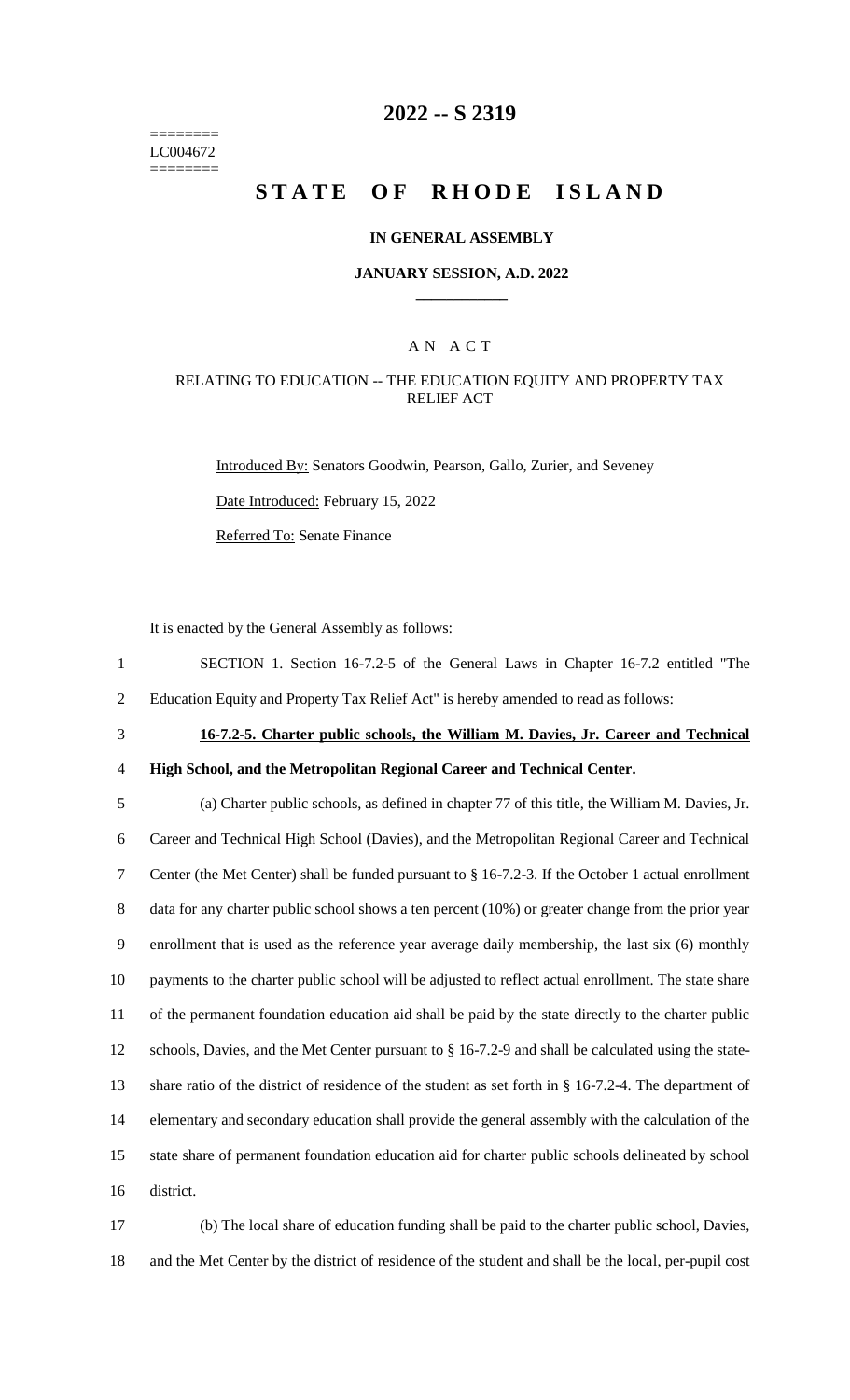calculated by dividing the local appropriation to education from property taxes, net of debt service, and capital projects, as defined in the uniform chart of accounts by the average daily membership for each city and town, pursuant to § 16-7-22, for the reference year.

 (c) In any fiscal year, no school district's total charter school expenses, defined as the sum of tuitions and state education aid paid to charter schools for students from that district, shall exceed nine percent (9%) of the district's adopted budget; however, if a school or school district is under state control pursuant to § 16-7.1-5, the school district's total charter school expense may exceed nine percent (9%) of the district's adopted budget; provided that, it shall not exceed twenty-three percent (23%); if in FY 2023 and any subsequent fiscal year any district's total charter school 10 expenses would exceed the nine percent (9%) or twenty-three percent (23%) caps prescribed in this 11 subsection, no enrollments shall be allowed from that district to charter schools in excess of the 12 total charter school percent caps in this subsection or the district's prior fiscal year percentage, 13 whichever is greater.

 $\left(\frac{e}{d}\right)$  Beginning in FY 2017, there shall be a reduction to the local per-pupil funding paid by the district of residence to charter public schools, Davies, and the Met Center. This reduction shall be equal to the greater (i) Of seven percent (7%) of the local, per-pupil funding of the district of residence pursuant to subsection (b) or (ii) The per-pupil value of the district's costs for non- public textbooks, transportation for non-public students, retiree health benefits, out-of-district special-education tuition and transportation, services for students age eighteen (18) to twenty-one (21) years old, pre-school screening and intervention, and career and technical education, tuition and transportation costs, debt service and rental costs minus the average expenses incurred by charter schools for those same categories of expenses as reported in the uniform chart of accounts for the prior preceding fiscal year pursuant to § 16-7-16(11) and verified by the department of elementary and secondary education. In the case where audited financials result in a change in the calculation after the first tuition payment is made, the remaining payments shall be based on the most recent audited data. For those districts whose greater reduction occurs under the calculation of (ii), there shall be an additional reduction to payments to mayoral academies with teachers who do not participate in the state teacher's retirement system under chapter 8 of title 36 equal to the per-pupil value of teacher retirement costs attributable to unfunded liability as calculated by the state's actuary for the prior preceding fiscal year.

 $\frac{d}{e}$  Local district payments to charter public schools, Davies, and the Met Center for each district's students enrolled in these schools shall be made on a quarterly basis in July, October, January, and April; however, the first local-district payment shall be made by August 15, instead of July. Failure of the community to make the local-district payment for its student(s) enrolled in a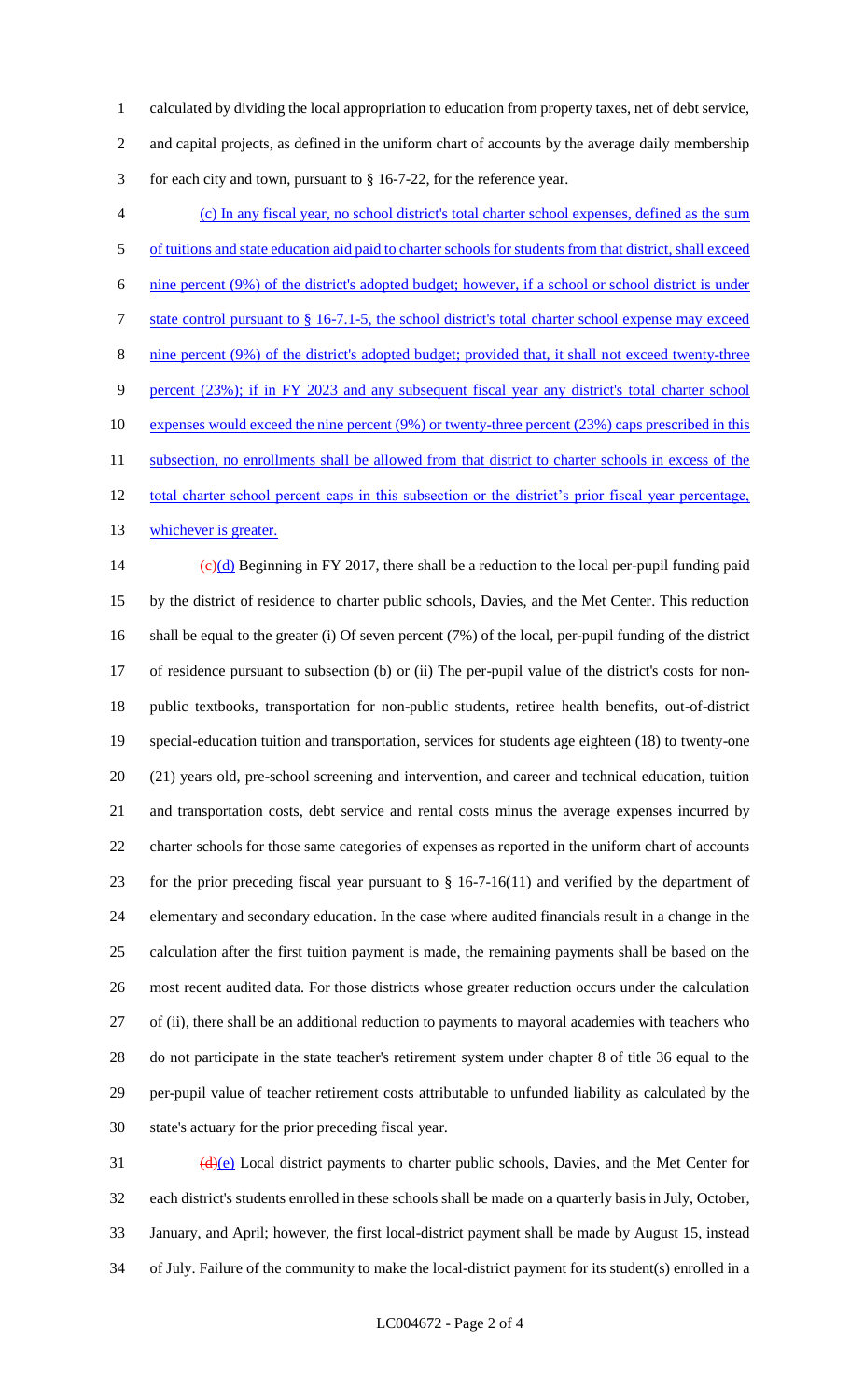charter public school, Davies, and/or the Met Center may result in the withholding of state education aid pursuant to § 16-7-31.

 $\frac{1}{2}$  (e)(f) Beginning in FY 2017, school districts with charter public school, Davies, and the Met Center enrollment, that, combined, comprise five percent (5%) or more of the average daily membership as defined in § 16-7-22, shall receive additional aid for a period of three (3) years. Aid in FY 2017 shall be equal to the number of charter public school, open-enrollment schools, Davies, or the Met Center students as of the reference year as defined in § 16-7-16 times a per-pupil amount of one hundred seventy-five dollars (\$175). Aid in FY 2018 shall be equal to the number of charter public school, open-enrollment schools, Davies, or the Met Center students as of the reference year as defined in § 16-7-16 times a per-pupil amount of one hundred dollars (\$100). Aid in FY 2019 shall be equal to the number of charter public school, open-enrollment schools, Davies, or the Met Center students as of the reference year as defined in § 16-7-16 times a per-pupil amount of fifty dollars (\$50.00). The additional aid shall be used to offset the adjusted fixed costs retained by the districts of residence.

 $(f)(g)$  School districts with charter public school, Davies, and the Met Center enrollment, 16 that, combined, comprise five percent (5%) or more of the average daily membership as defined in § 16-7-22, shall receive additional aid intended to help offset the impact of new and expanding charter schools. For FY 2022, aid shall be equal to the number of new students being served as determined by the difference between the reference year as defined in § 16-7-16 and FY 2019 times a per-pupil amount of five hundred dollars (\$500). For FY 2023 and thereafter, aid shall be equal to the number of new students being served as determined by the difference between the reference year as defined in § 16-7-16 and the prior reference year times a per-pupil amount of five hundred dollars (\$500). The additional aid shall be used to offset the adjusted fixed costs retained by the districts of residence.

SECTION 2. This act shall take effect on July 1, 2022.

======== LC004672 ========